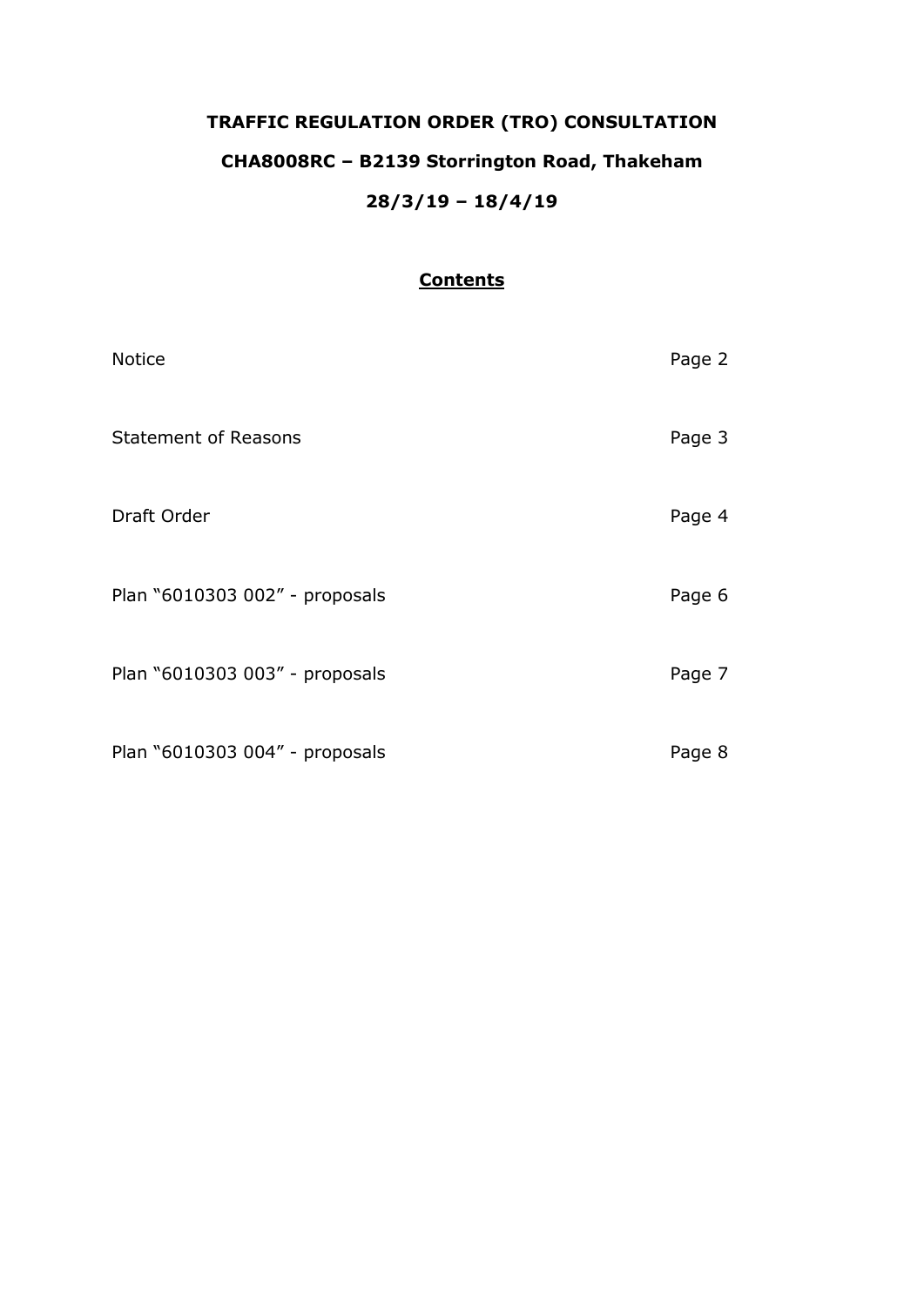#### **WEST SUSSEX COUNTY COUNCIL (THAKEHAM: B2139 STORRINGTON ROAD) (40MPH SPEED LIMIT) ORDER 2019**

**NOTICE** is hereby given that West Sussex County Council proposes to introduce a permanent Order under the provisions of the Road Traffic Regulation Act 1984, the effect of which will be to introduce a 40mph speed limit on:-

- (i) B2139 Storrington Road from Abingworth southwards for a distance of 670 metres; and
- (ii) Greenhurst Lane from the B2139 westwards for 70 metres

Full details of the proposals in this Notice can be viewed on our website [www.westsussex.gov.uk/tro.](http://www.westsussex.gov.uk/tro) The website includes a response form for comments or objections.

The documents may be inspected at West Sussex County Council, County Hall, Chichester, and at the Horsham Public Library, Lower Tanbridge Way Horsham during normal library opening hours.

Any objections or comments about the proposal must be received by 18 April 2019. These may be sent via the response form on the website, in writing to: TRO Team, West Sussex County Council, The Grange, Tower Street, Chichester, PO19 1RH; or by e-mail to: [tro.team@westsussex.gov.uk.](mailto:tro.team@westsussex.gov.uk) Library staff will NOT be in a position to answer questions on the proposal and all correspondence should be addressed to the undersigned, quoting reference no. TRO/CHA8008/RC. Only correspondence including a full name and address will be considered.

Director of Law & Assurance County Hall Chichester

18th March 2019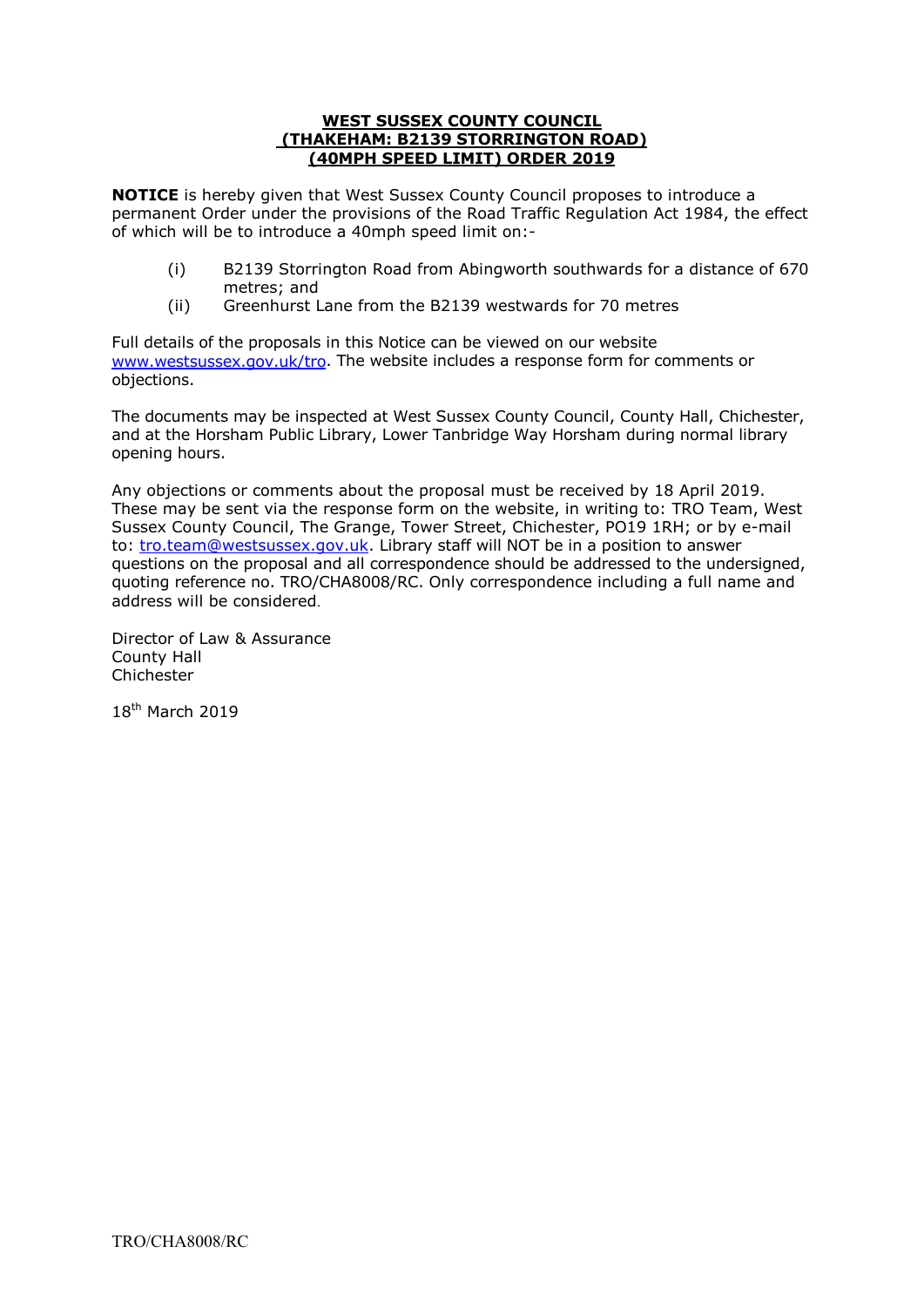#### **WEST SUSSEX COUNTY COUNCIL (THAKEHAM: B2139 STORRINGTON ROAD) (40MPH SPEED LIMIT) ORDER 2019**

#### **Statement Of Reasons For Proposing To Make The Order**

The County Council in exercise of their powers under the Road Traffic Regulation Act 1984, propose to make a permanent Order the effect of which will be to introduce a 40mph speed limit on:-

- (i) B2139 Storrington Road from Abingworth Hall Hotel southwards for a distance of 670 metres; and
- (ii) Greenhurst Lane from the B2139 Storrington Road westwards for 70 metres

As a community highway improvement scheme West Sussex County Council are proposing to extend the existing 40mph speed limit on the B2139 Storrington Road northwards by 670 metres up Jacket's Hill to the 30mph speed limit at Abingworth Hall Hotel. The scheme includes white edge of carriageway lining to reduce the running lane width and therefore act as a speed reduction measure.

Currently the section of the B2139 Storrington Road known as Jacket's Hill, north of the Merrywood Lane junction, is subject to the national speed limit. Concerns have been raised locally that the speed limit on the B2139 at Jacket's Hill and at its junction with Greenhurst Lane should be reduced.

There is a tendency for northbound drivers to accelerate before reaching the Merrywood Road junction and the descent towards Greenhurst Lane junction requiring significant braking at the foot of Jacket's Hill owing to the road narrowing. Southbound drivers tend to accelerate from Jacket's Hill only slowing when the residential frontage is apparent.

It is considered that the speed limit change in conjunction with the carriageway narrowing will ensure road users drive more appropriately on Jacket's Hill and its approaches. This in turn will assist drivers joining the B2139 from Greenhurst Lane and Merrywood Lane

The primary aim of the initiative is of road safety and casualty prevention, and it is intended that this approach will not compromise the effectiveness of existing speed limits around the county.

This Order is proposed so as to reduce danger to persons or other traffic using the roads or to minimise the likelihood of any such danger arising.

Speed Limit Revision drawing Nos. 6010303/02, 6010303/03 and 6010303/04 show the lengths of roads, which are the subject of the proposed order.

Director of Law & Assurance County Hall Chichester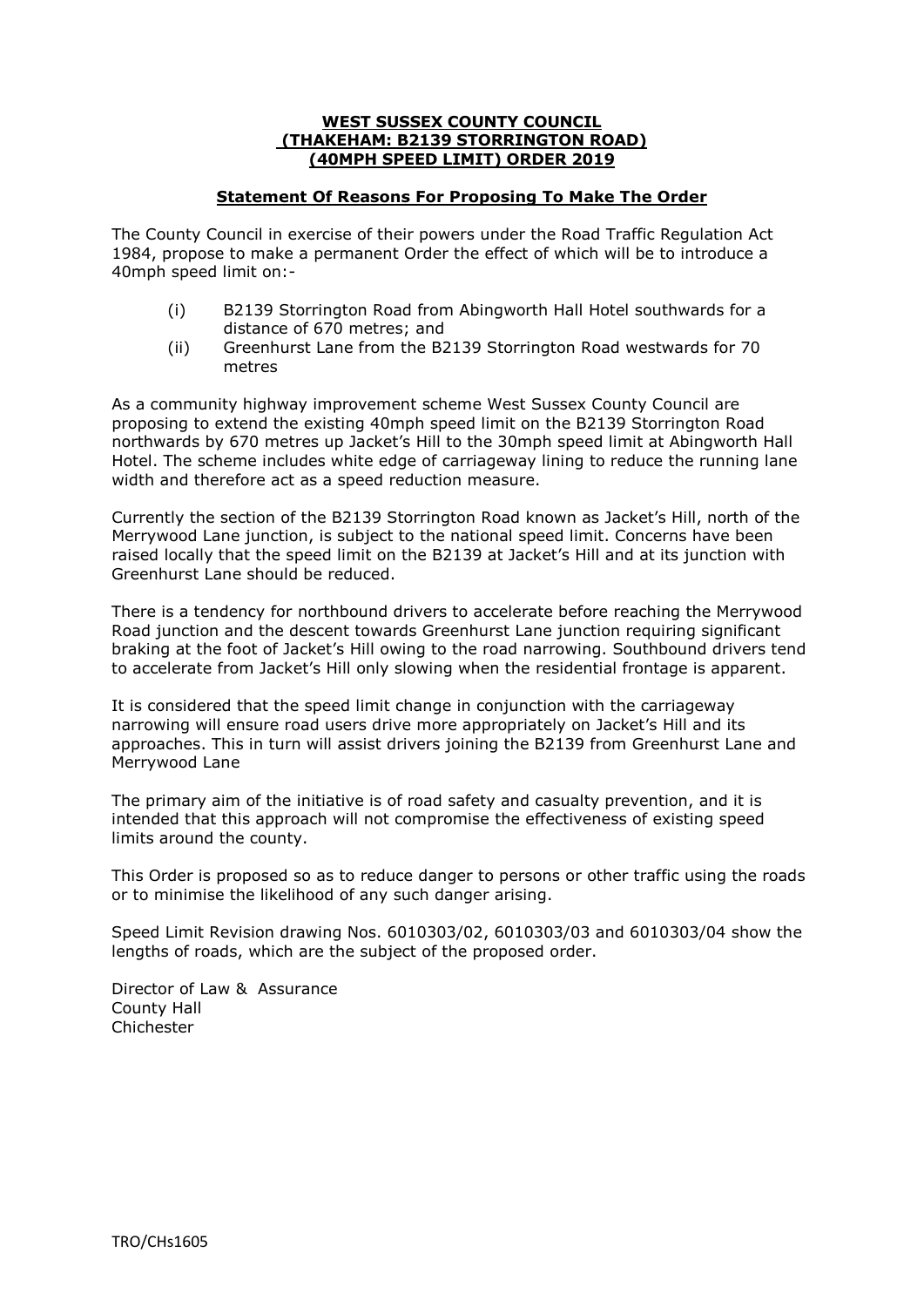#### **WEST SUSSEX COUNTY COUNCIL (THAKEHAM: B2139 STORRINGTON ROAD) (40MPH SPEED LIMIT) ORDER 2019**

West Sussex County Council in exercise of their powers under Sections 82 and 84 (1) (a) of the Road Traffic Regulation Act 1984 ("the Act"), and Part IV of Schedule 9 of the Act and of all other enabling powers, and after consultation with the chief officer of police in accordance with Part III and Part IV of Schedule 9 to the Act hereby make the following Order:-

- 1. This Order shall come into operation on the x day of x 2019 and may be cited as "West Sussex County Council (Thakeham: B2139 Storrington Road) (40mph Speed Limit) Order 201\*"
- 2. The parts of the Order in the First Schedule to this Order are hereby revoked
- 3. No person shall drive any vehicle at a speed exceeding 40 miles per hour in the lengths of roads specified in the Second Schedule to this Order.
- 4. Nothing in Paragraph 3 shall apply to a vehicle being used by naval, military or air force purposes while being driven by a person for the timebeing subject to the orders of a member of the armed forces of the Crown on an occasion when –
	- (a) the person driving the vehicle is a member of the special forces as defined by the Road Traffic Exemptions (Special Forces) (Variation and Amendment) Regulations 2011; and
	- (b) the vehicle is being driven-
		- (i) in response, or for practice in responding, to a national security emergency by a person who has been trained in driving vehicles at high speeds; or
		- (ii) for the purpose of training a person in driving vehicles at high speeds.

### **FIRST SCHEDULE Order to be revoked**

Extent of revocation

The County Council of West Sussex Second Schedule (Thakeham: Various Roads) (30 & 40mph Speed Limit) Order 2008

#### **SECOND SCHEDULE (40mph Speed Limit)**

Length of road in Thakeham

B2139 Storrington Road **From a point 254 metres** north of the northern entrance of Crescent Rise northwards to a point 710 metres north of its junction with Merrywood Lane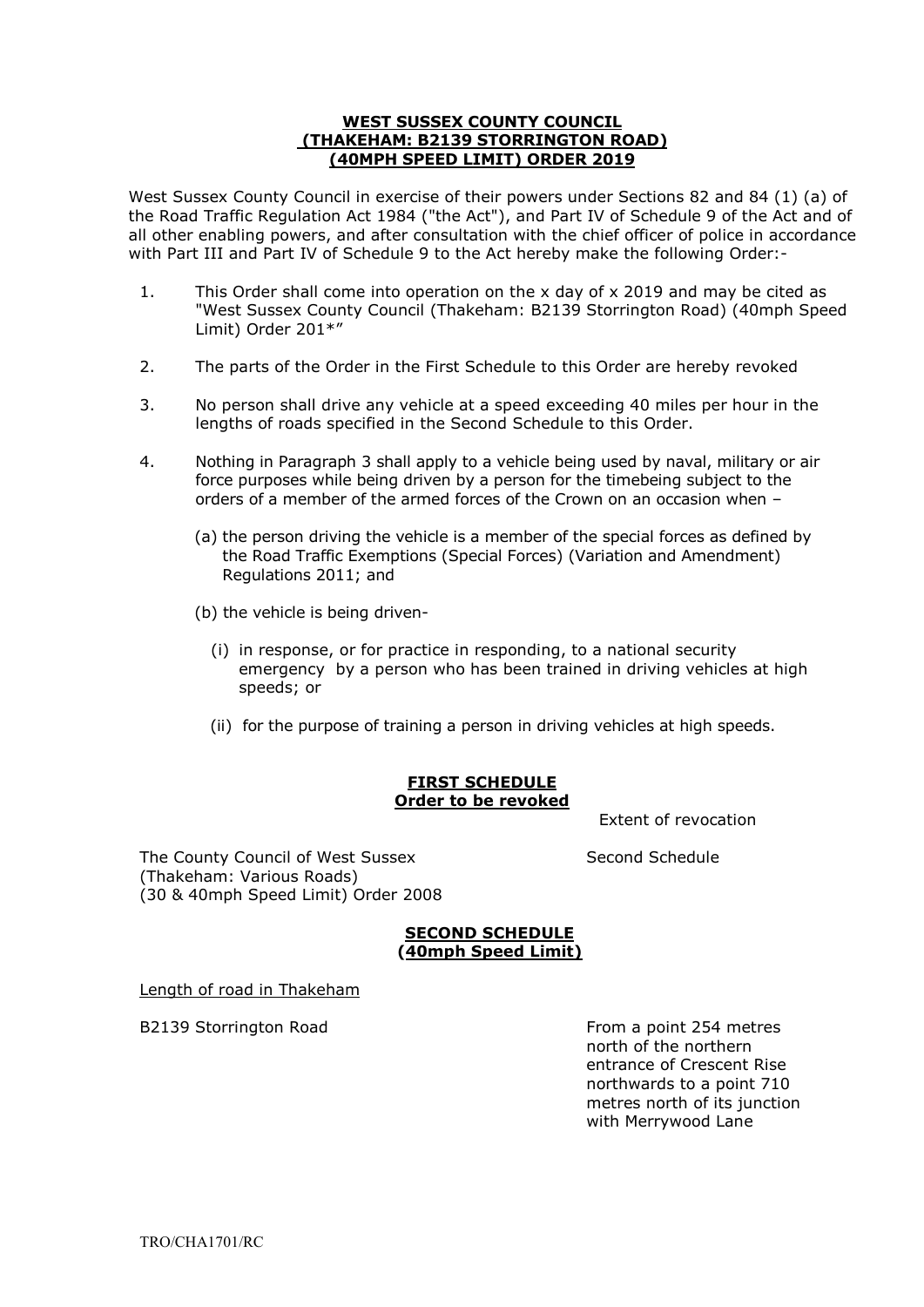| Greenhurst Lane                | From the B2139 Storrington<br>Road westwards for a<br>distance of 70 metres |
|--------------------------------|-----------------------------------------------------------------------------|
| The COMMON SEAL of WEST SUSSEX |                                                                             |
| <b>COUNTY COUNCIL was</b>      |                                                                             |
| affixed hereto the             |                                                                             |
| day of                         |                                                                             |
|                                |                                                                             |
| in the presence of:            | )(L.S.)                                                                     |
|                                |                                                                             |
|                                |                                                                             |
| Authorised Signatory           |                                                                             |
|                                |                                                                             |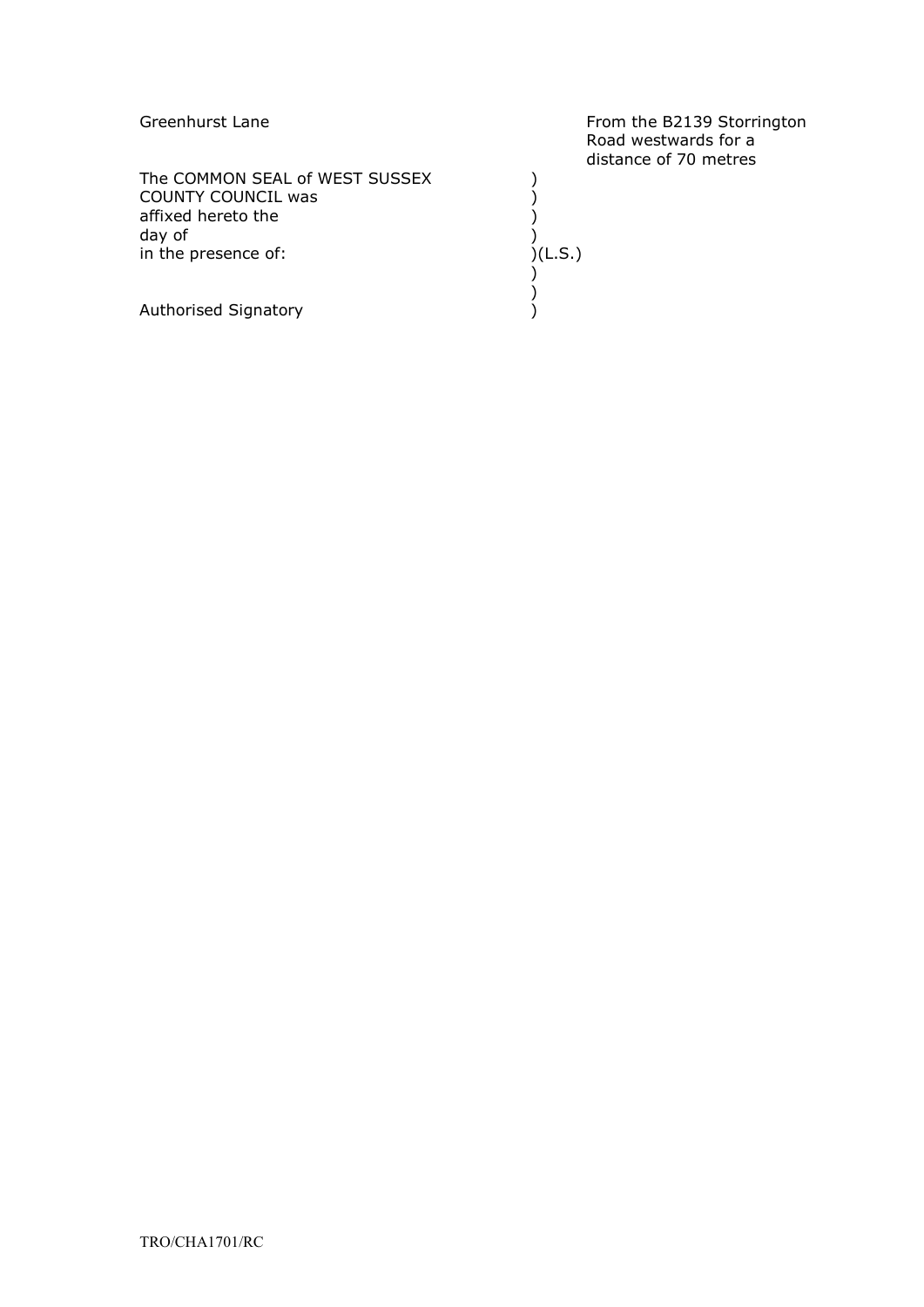| Littlebury House | Shiralea<br><b>The</b>                                                                                                                                                                                                                                                                            | Infrastructure Group<br>County Hall,<br><b>west</b><br><b>West Street</b><br><b>SUSSEX</b><br>Chichester<br><b>West Sussex</b><br><b>county</b><br>$\epsilon$<br><b>PO19 1RH</b><br>council<br>(01243) 642105 |
|------------------|---------------------------------------------------------------------------------------------------------------------------------------------------------------------------------------------------------------------------------------------------------------------------------------------------|---------------------------------------------------------------------------------------------------------------------------------------------------------------------------------------------------------------|
| $\diamondsuit$   | Oaks <sub>1</sub><br>Farthings                                                                                                                                                                                                                                                                    | Project Name<br><b>B2139 STORRINGTON ROAD</b><br><b>THAKEHAM</b><br>Drawing Title<br>SPEED LIMIT REVISION<br><b>INSET A</b>                                                                                   |
|                  | REPRODUCED FROM 2017 ORDNANCE SURVEY MASTER MAPPING<br>WITH THE PERMISSION OF THE CONTROLLER OF HER MAJESTY'S<br>STATIONERY OFFICE CROWN COPYRIGHT. UNAUTHORISED<br>REPRODUCTION INFRINGES CROWN COPYRIGHT AND MAY LEAD<br>TO PROSECUTION OR CIVIL PROCEEDINGS. LICENCE No. W.S.C.C.<br>100023447 | Date Adopted: -<br>OS Sheet No. -<br>A <sub>3</sub><br>Original Drawing Size:<br>Scale: 1:1000<br>Dimensions : -<br>Drawing No<br>Rev<br>6010303/002<br>$\sim$                                                |

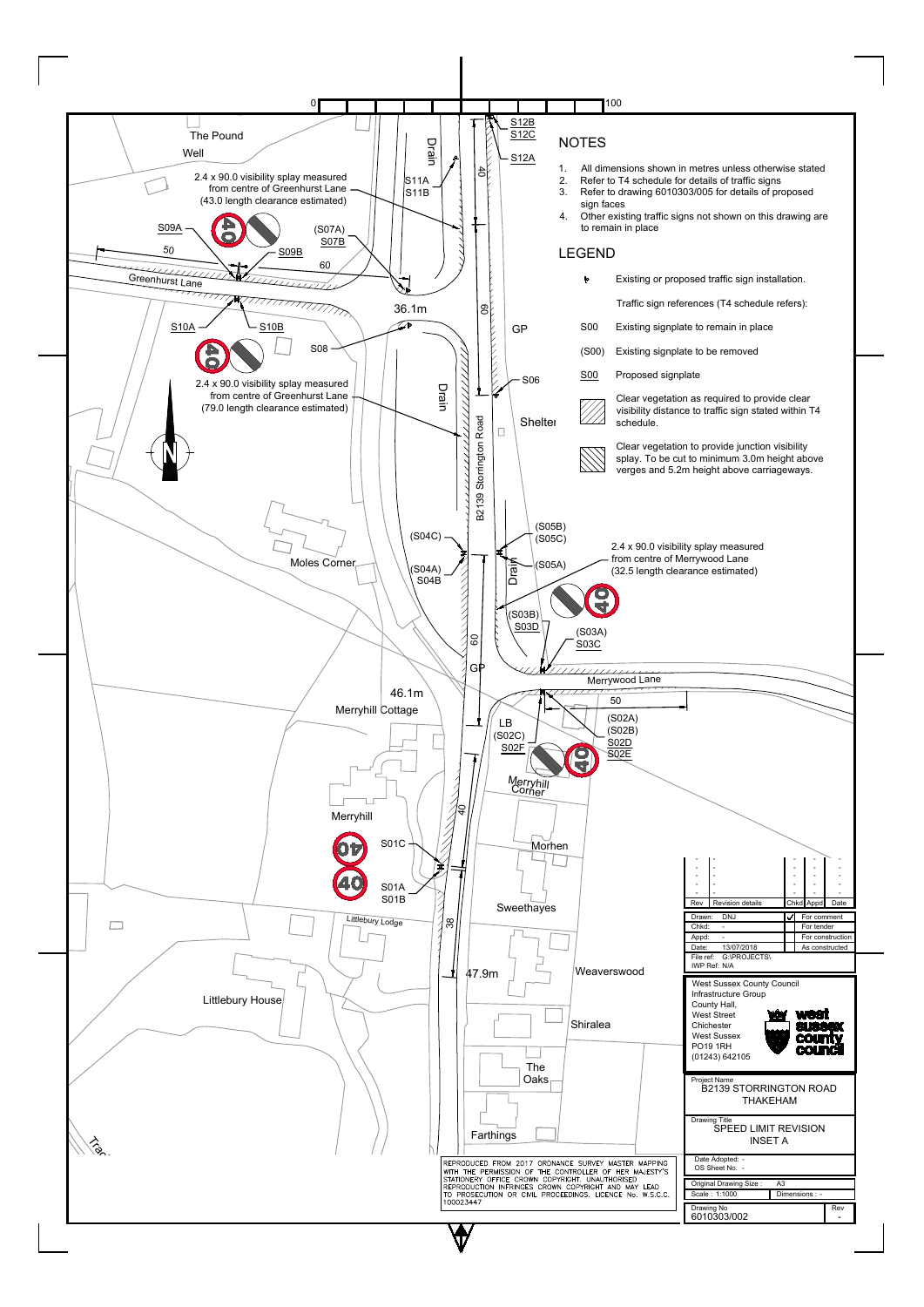